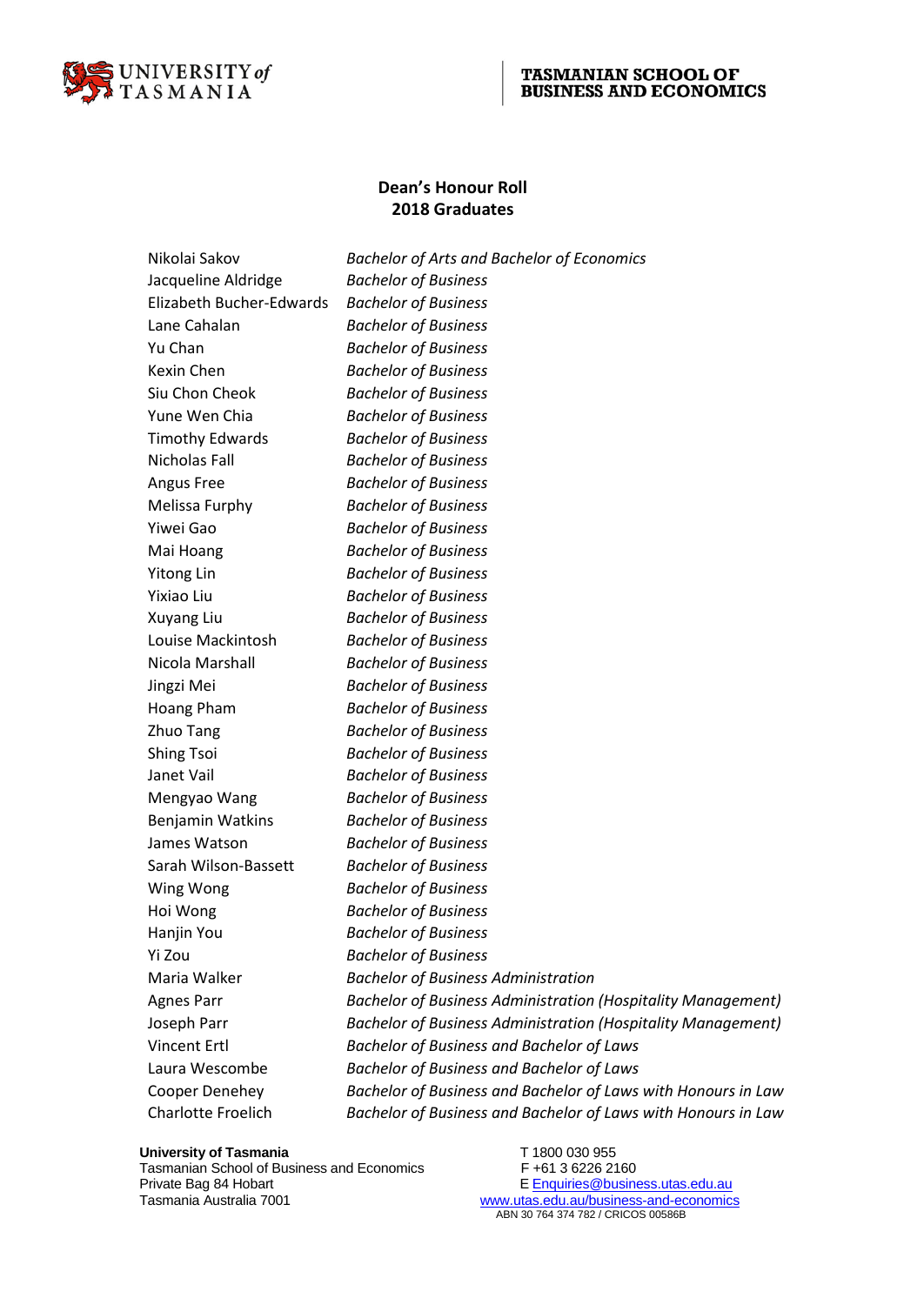

### **TASMANIAN SCHOOL OF BUSINESS AND ECONOMICS**

University of Tasmania **T** 1800 030 955 Tasmanian School of Business and Economics F +61 3 6226 2160 Private Bag 84 Hobart [E Enquiries@business.utas.edu.au](mailto:AcademicSupport.TSBE@utas.edu.au) Amelia Jelly *Bachelor of Business and Bachelor of Laws with Honours in Law* Joseph Behan *Bachelor of Business and Bachelor of Science* Jia Bao *Bachelor of Business with Honours* Han Ding *Bachelor of Business with Honours* Timothy Donnelly *Bachelor of Business with Honours* Kelly McInnes *Bachelor of Business with Honours* Van Kiet Trinh *Bachelor of Business with Honours* Hamish Burrell *Bachelor of Economics* James Catchpole *Bachelor of Economics and Bachelor of Laws with Honours in Law* Rose Mackie *Bachelor of Economics and Bachelor of Laws with Honours in Law* Joseph Taylor *Bachelor of Economics with Honours* Matthew Patten *Graduate Diploma of Business Administration* Hong Nhung Pham *Graduate Diploma of Professional Accounting* Muhammad Waqas Alim *Master of Business Administration* Andrew Brakey *Master of Business Administration* Wai Chan *Master of Business Administration* Andrew Dickinson *Master of Business Administration* Suzanne Foster *Master of Business Administration* Carly Gourlay *Master of Business Administration* Peter Harriss *Master of Business Administration* Monique Mackrill *Master of Business Administration* Owen Routley *Master of Business Administration* Marcus Tonelly *Master of Business Administration* Anthony Flynn *Master of Business Administration (Agricultural Innovation)* John Williams *Master of Business Administration (Corporate Governance)* Justine Bevilacqua *Master of Business Administration (Health Management)* Kevin Hartley *Master of Business Administration (Health Management)* Sharon May *Master of Business Administration (Health Management)* Joanne Van Den Braak *Master of Business Administration (Health Management)* Yating Lu *Master of Business Administration (Human Resource Management)* Yujia Liang *Master of Business Administration (Professional Accounting)* May Myat Aung *Master of Finance* Fei Chen *Master of Finance* Chi Ma *Master of Finance* Khanh Linh Tran *Master of Finance* Parawee Withayasupanan *Master of Finance* Peidong Yang *Master of Finance* Li Yi *Master of Finance* Ge Zhang *Master of Finance* Ni Cui *Master of Finance (Marketing)* Yifei Ruan *Master of Finance (Marketing)* Jie Yin *Master of Finance (Specialisation)* Leah Davis *Master of Health Information Management*

WWW.utas.edu.au/business-and-economics<br>ABN 30 764 374 782 / CRICOS 00586B